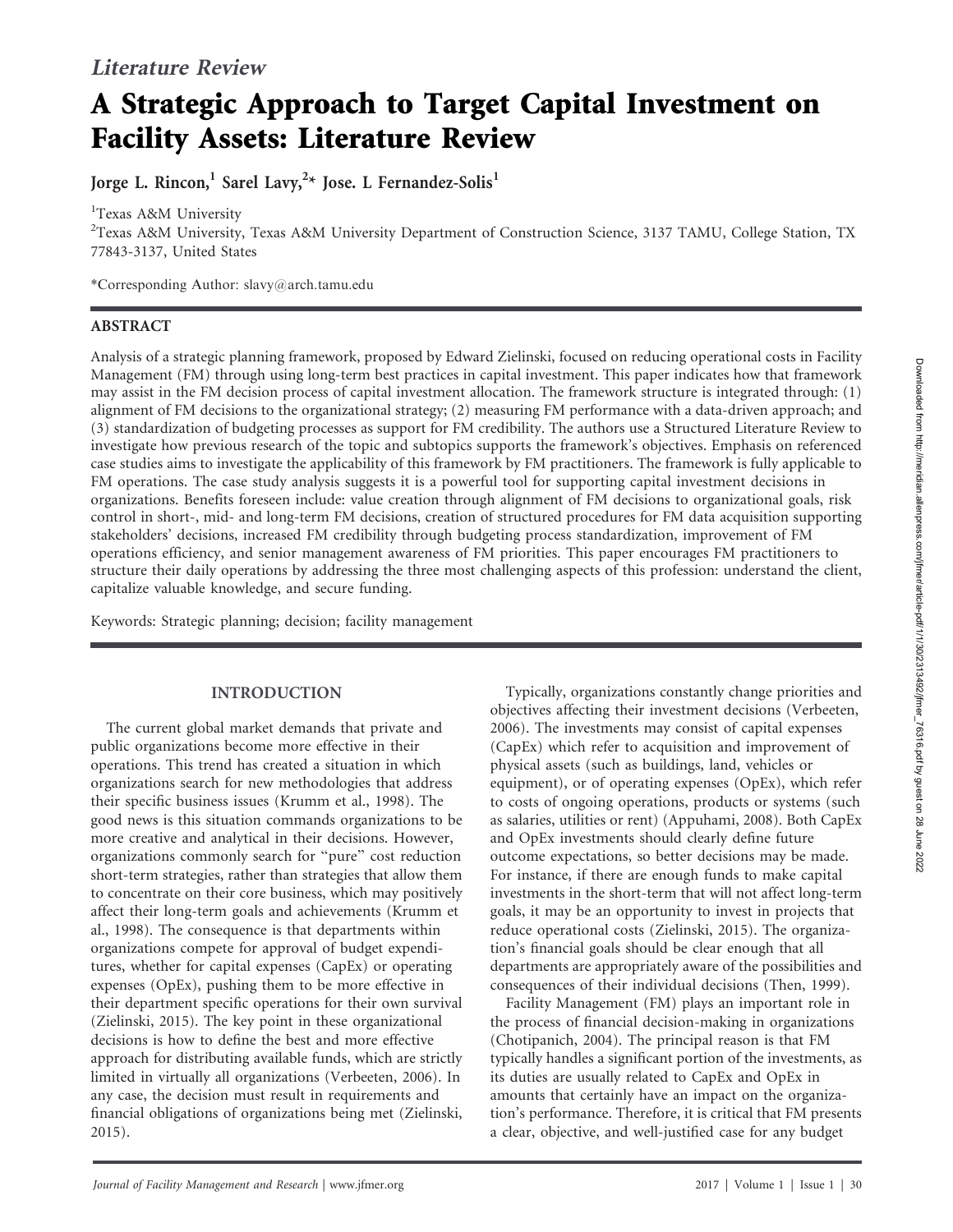

FIGURE 1.—Strategic planning framework analysis

proposal, as well as demonstrate that it is in alignment with the organization's overall goals. It is important that FM has clear direction concerning the organization's needs, as it will have a significant impact on the organization's performance (Omar and Heywood, 2010).

Tsang (1998), Amaratunga et al. (2000), and Green and Jack (2004) show that there are strategies focusing on enhancing the overall performance of FM in organizations. This paper analyzes a comprehensive framework originally proposed by Zielinski (2015), that focuses on three main elements: strategy, knowledge, and standardization. Strategy, as defined by Hax (1990), is ''the coherent, unifying, and integrative pattern of decisions a firm makes.'' In this case, the target's strategy is the organization's financial and non-financial goals, which FM may be attaining through the holistic alignment of its operations to the organizational strategy. Consequently, FM may ensure all proposed operations and decisions in a department will support the organization's performance. Knowledge is another aspect of the framework. In this instance, it is necessary for FM to sustain any decision with real and reliable data (Lin et al., 2006). This means that a data-driven approach is necessary to ensure that FM operations are headed in the right direction, thus improving organizational performance (Tsang et al., 1999). The third element of this framework is standardization, in which FM needs to standardize procedures, with the objective of improving FM operations, thus reducing errors in their activities. The goal is that FM gains credibility within the organization by improving or creating its standard processes (Knapp and Oliver, 2008). Figure 1 visually explains the strategic planning framework purpose of this paper.

Zielinski (2015) proposed the strategic framework comprising the previously mentioned three elements: strategy, knowledge, and standardization. Zielinski's expectation was to create a basis for improvement in the complete operation of FM in organizations. This paper

analyzes this framework with an emphasis on determining its applicability as a support tool for capital investment decisions in organizations. The paper attempts to indicate whether a framework based in organizational alignment, along with data-driven performance and effective budgeting process, is an efficient approach for targeting proper capital investments in facility assets. The research objectives of this paper are: (1) to analyze the components of Zielinski's strategic framework; (2) to review different strategic models applicable to each of the three elements in this framework: strategy, knowledge and standardization; (3) to discuss the strategic model's benefits and challenges through the review of case studies; and (4) to holistically analyze the first three objectives, and based on that, to determine the impact of this framework on capital investment decisions made by FM departments and organizations.

## RESEARCH METHODS

An extensive literature review was performed to support the research objectives regarding the strategic framework analyzed in this paper. Naoum (2012) has indicated that literature review is a research methodology that reviews content written by other scholars about the major subject of the research topic; the review may be both analytical and descriptive. The main objective is to critically analyze previous research, to find similarities and contradictions in the proposed research topic (Naoum 2012). The starting point of a structured literature review is using keywords related to the topic, which must focus on finding potentially useful resources (Leedy and Ormrod, 2014). The main keywords used in this study were: facility management, strategic planning, organizational alignment, data approach, credibility, capital investment, role, position, evolution. The next step is to define the potential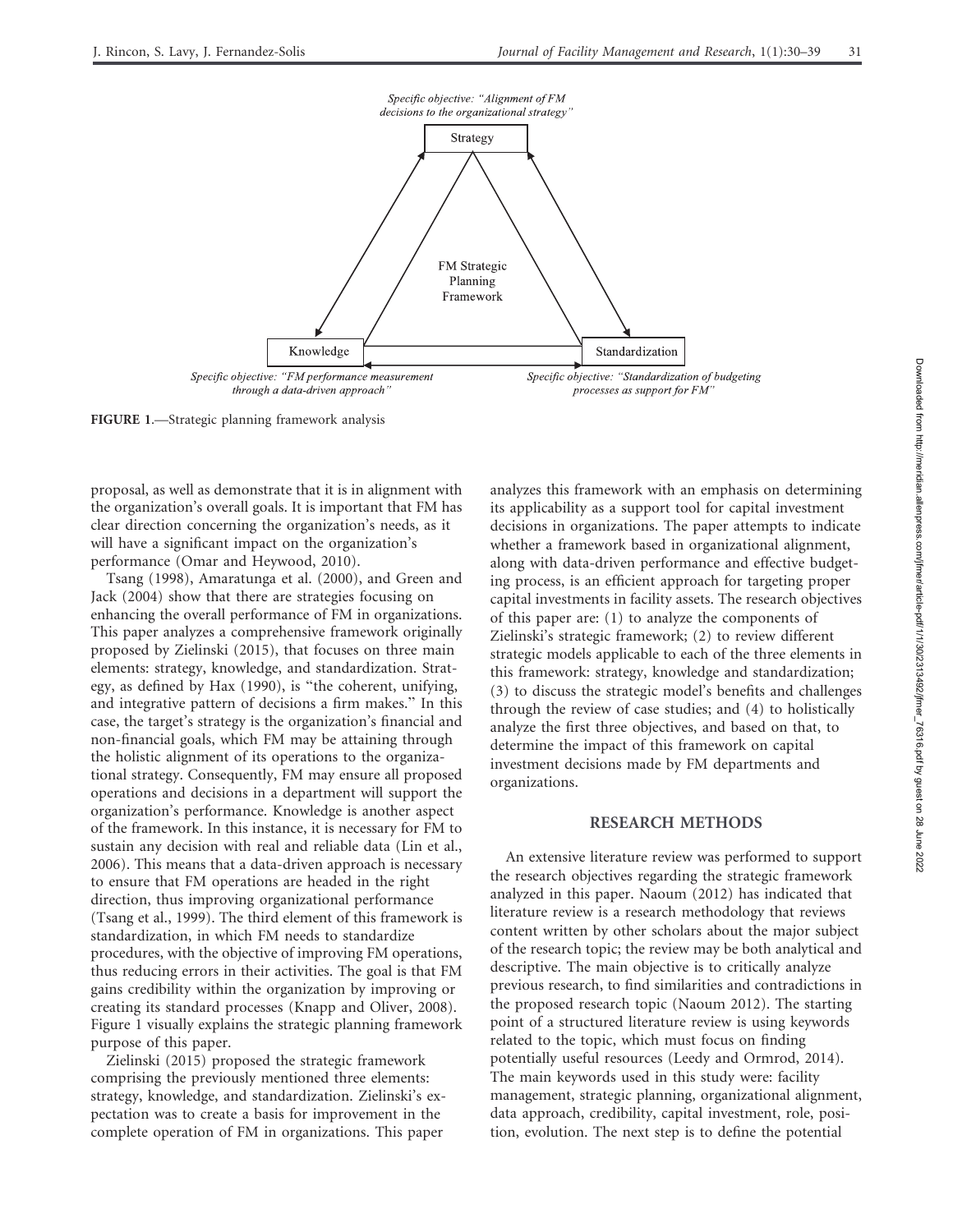sources to find publications related to the specific topics and subtopics (Leedy and Ormrod, 2014). The publication sources determined to be appropriate for this specific topic were: Google Scholar, the University Libraries at the authors' home institution, and other databases, such as the Engineering Village database, the Taylor & Francis database, and the Emerald Insight database. These sources would lead the structured literature review to include papers, books, webpages, and other types of publications related to the topic. The focus of this study included research papers published between the years 2000 and 2016, though a few earlier and relevant papers were considered as well.

While reviewing and analyzing the information included in the relevant publications, new relevant publications were identified in the reference section of each publication. An iterative process was followed, in which new relevant publications were identified through the literature review and reference sections. This process continued until all relevant topics and subtopics were covered with the appropriate content for their support (Leedy and Ormrod, 2014). The record of each publication's analysis was tracked in matrix form for further use during the paper development (Leedy and Ormrod, 2014). To convey the topic, an outline was created in which flow should emphasize the relevance of the topic. Critical thinking was used to identify advantages and disadvantages of every strategic model for each of the framework elements. Since the complete framework has not been tested in previous case studies, an analysis of individual case studies was included regarding each branch of this framework. Case studies note the different benefits and challenges for each branch of this framework, which should be tested in a real case study to confirm its effectiveness in FM operations. A summary of recommendations is provided in the conclusions section.

## ANALYSIS: FM STRATEGIC PLANNING FRAMEWORK

The summary of literature sources and the analysis of each framework branch are summarized in Table 1, followed by a discussion, which is divided into the three elements of the framework, as proposed in this paper.

## FRAMEWORK ELEMENT #1: ALIGNING FM TO ORGANIZATIONAL GOALS AS AN APPROACH FOR EFFECTIVE CAPITAL INVESTMENT

## Root causes

The role of FM has evolved over time from workplace design, through maintenance and energy, to technology and sustainability, just to name a few (Roper and Payant, 2014). As market behavior changes, organizations are forced to focus on their core activities and identify opportunities for cost reductions (Krumm et al., 1998). One possible consequence of focusing purely on cost reduction strategies might be that organizational change is forced into a reduction of competitive advantage. On the other hand, it has become clear that organizational success is foreseen when organizations focus on their core activities (Krumm et al., 1998). FM has historically performed in isolation and has been reactive in nature, whereas now, FM has become a much more proactive profession, looking to alignment with organizational goals for its survival (Krumm et al., 1998). Having FM department goals aligned with organizational goals is critical for the organization's success, as such alignment can provide proper direction for FM decisions to address one of its most important tasks, which is to manage capital investments in facility assets. Tsang (1998), Amaratunga et al. (2000), and Green and Jack (2004) propose various strategic models, such as balanced scorecard (BSC) or business performance optimization (BPO), attempting to provide alignment of FM decisions to organizational strategy. Strategic models may address this issue, as long as they consider a practical approach for their application, so their benefits can be perceived (Heywood, 2011). By aligning the FM department with organizational goals, FM can properly sustain capital investment decisions.

Even when FM has a wide range of responsibilities and activities, which may be specific to the organization, the final objective in almost any case is to create a safe and efficient working environment that enhances organizational performance (Chotipanich, 2004). Consequently, there are several common approaches and themes within FM departments, but there may not be common solutions to issues across different organizations, making it difficult to standardize procedures in this profession (Chotipanich, 2004). A possible approach addressing this issue is to convert the FM role to a higher strategic position. Then (1999) indicates that FM efforts should concentrate on creating and using models that promote cooperation between all participants in the process, such that they can perceive the consequences of their decisions on organizational performance. Figure 2 explains how alignment in organizations may encourage cross-interaction between departments. Strategic planning in FM departments has been seen as the only path in which FM may achieve a longterm sustainable role within an organization. To achieve strategic objectives in the long-term, the FM role must account for the next three aspects: the organization's business needs, the status of physical resources, and learning their decisions' impacts (Then, 2000). These three aspects present opportunities to create a cycle of constant improvement. If these concepts are properly attained, natural positive changes may occur within FM operations. Acoba and Foster (2003) assert that these changes are critical for the FM profession, because the global economy has quickly changed organizational goals from high growth behavior to a cost reduction mode. A clear consequence is a tendency to subcontract the work, rather than performing it directly (Anderson and Patil, 2003). According to Acoba and Foster (2003), the FM role has evolved from a simple reactive operational business unit to an organizationally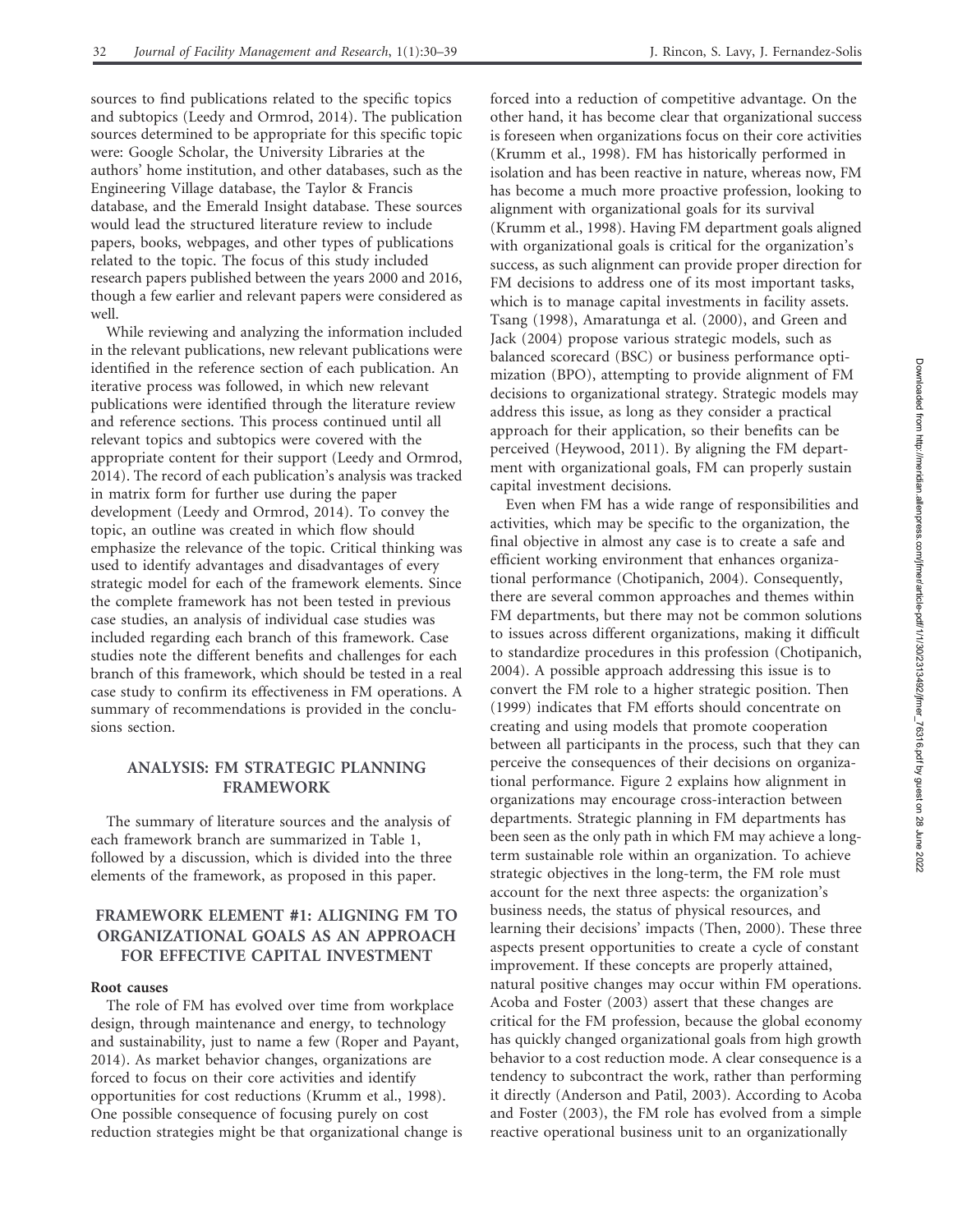## TABLE 1.—Summary of structured literature review

| Source                                         | Strategic Planning Focus |                            |                                       |                                                            |               |
|------------------------------------------------|--------------------------|----------------------------|---------------------------------------|------------------------------------------------------------|---------------|
|                                                | #1<br>Alignment          | #2 Data-driven<br>approach | #3 Credibility and<br>Standardization | Proposed Framework Model or Strategic Approach             | Case<br>Study |
| Acoba and Foster (2003)                        | X                        |                            |                                       |                                                            |               |
| Allard and Barber (2003)                       | X                        |                            |                                       | Strategic alignment                                        | X             |
| Amaratunga and Baldry (2000)                   |                          | Χ                          |                                       |                                                            |               |
| Amaratunga and Baldry (2002)                   |                          | X                          |                                       | Balanced scorecard (BSC)                                   |               |
| Amaratunga and Baldry (2003)                   |                          | X                          |                                       |                                                            |               |
| Amaratunga et al. (2000)                       | X                        |                            |                                       | Balanced scorecard (BSC)                                   |               |
| Amaratunga et al. (2002a)                      |                          | Χ                          |                                       | Balanced scorecard (BSC)                                   | X             |
| Amaratunga, et al. (2002b)                     |                          |                            | X                                     | Structured process improvement for construction<br>(SPICE) |               |
| Anderson and Patil (2003)                      | X                        |                            |                                       |                                                            |               |
| Becerik-Gerber et al. (2011)                   |                          | Χ                          |                                       | Building information modeling (BIM)                        |               |
| Brackertz (2004),                              | Χ                        |                            |                                       | Strategic alignment                                        | X             |
| Brackertz and Kenley (2002)                    |                          | X                          |                                       | Balanced scorecard (BSC)                                   | X             |
| Chotipanich (2004)                             | Χ                        | $\mathbf X$                |                                       |                                                            |               |
| Drion et al. (2012)                            |                          |                            | Χ                                     |                                                            |               |
| Evans (1993)                                   |                          |                            | X                                     |                                                            |               |
| Freeman et al. (2004)                          |                          | X                          |                                       |                                                            |               |
| Green and Jack (2004)                          | Χ                        |                            |                                       | Business performance optimization (BPO)                    |               |
| Heywood (2011)                                 | X                        |                            |                                       |                                                            |               |
| Kincaid (1994)                                 |                          |                            | X                                     |                                                            |               |
| Kivits and Furneaux (2013)                     |                          | X                          |                                       | Building information modeling (BIM)                        |               |
|                                                |                          |                            | Χ                                     | Occupancy planning                                         |               |
| Knapp and Oliver (2008)<br>Krumm et al. (1998) | X                        |                            | X                                     |                                                            |               |
|                                                |                          |                            |                                       |                                                            |               |
| Lavy et al. $(2010)$                           |                          | Χ                          |                                       |                                                            |               |
| Lin et al. (2006)                              |                          | X                          |                                       | Data quality issues                                        | Χ<br>X        |
| Loosemore and Hsin (2001)                      |                          |                            | X                                     | Benchmarking                                               |               |
| Lynch $(2002a)$                                |                          |                            | X                                     |                                                            |               |
| Lynch $(2002b)$                                |                          |                            | X                                     |                                                            | X             |
| McLaughlin (2003)                              |                          |                            | Χ                                     | Business case                                              |               |
| Mudrack et al. (2005)                          | X                        |                            |                                       |                                                            |               |
| Nizam et al. (2010)                            |                          |                            | X                                     |                                                            |               |
| Nutt (2000)                                    |                          | X                          |                                       |                                                            |               |
| Omar and Heywood (2010)                        |                          |                            | X                                     | <b>Branding</b>                                            |               |
| Pattison (2013)                                | X                        |                            |                                       | Strategic alignment                                        | X             |
| Pitt and Tucker (2008)                         |                          | Χ                          |                                       | Benchmarking                                               |               |
| Roper and Payant (2014)                        | Χ                        |                            |                                       |                                                            |               |
| Shahidehpour and Ferrero (2005)                |                          |                            | X                                     | Time scale                                                 | X             |
| Shohet and Lavy (2004)                         |                          |                            | X                                     |                                                            |               |
| Then (1999)                                    | Χ                        |                            |                                       |                                                            |               |
| Then (2000)                                    | X                        |                            |                                       |                                                            |               |
| Tsang (1998)                                   | X                        |                            |                                       | Balanced scorecard (BSC)                                   |               |
| Tsang et al. (1999)                            |                          | Χ                          |                                       |                                                            |               |



FIGURE 2.—''Silos'' type interaction in organizations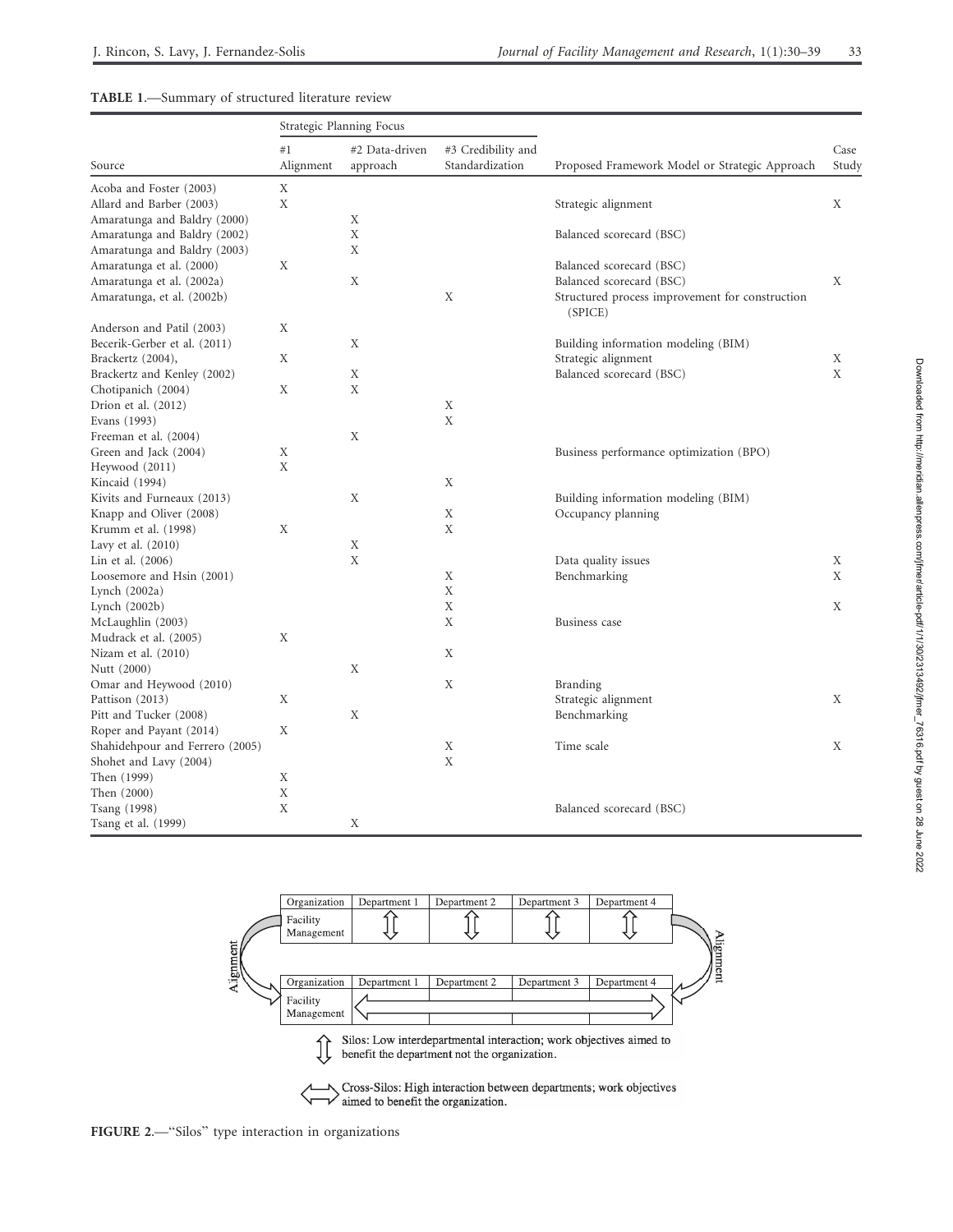integrated arm, generating significant improvements in organizations, if adaptability to change occurs.

### Models

Through numerous models, the FM industry attempts to provide alignment of FM to organizational strategy. Balances scorecard (BSC) and business performance optimization (BPO) are strategic models that can be used as examples. Tsang (1998) and Amaratunga et al. (2000) propose the use of a BSC framework as a model for FM operations. They found the activity of defining long-term strategic objectives based on reliable information obtained from specific Key Performance Indicators (KPI) to be valuable and effective. Applying this framework, the expectations are that decisions will be risk-controlled as required, and aligned with organizational goals. The BSC framework requires stakeholders to consider the perspectives of customers, shareholders and employers, ensuring a balanced decision (Amaratunga et al., 2000). Green and Jack (2004) propose using the BPO framework to align FM decisions to organizational goals. BPO focuses on a structured analysis of stakeholders' needs by addressing two paths: the effectiveness of the routes to achieve these needs, and the performance efficiency of those routes. The BPO framework balances the views of people, processes, and places, so optimization in decisions occurs when every aspect receives no more than the necessary changes (Green and Jack, 2004). Findings of implementing this framework predict the criteria of success, which may be used for unanticipated changes. Such criteria are critical for FM decisions on a long-term basis. Clearly, strategic models create significant benefits for organizational goals by aligning the FM operations.

Even though strategic models have the potential to create substantial benefits for organizations, the actual implementation of strategic models within FM departments is not yet significant in the overall industry (Heywood, 2011). One main reason for this is that strategic models for FM operations still lack a unified approach in terms of not considering previous models, developed earlier (Heywood, 2011). Therefore, it is challenging for strategic models to reach a necessary level of maturity with FM professionals.

#### Case studies

Brackertz (2004), Pattison (2013) and Allard and Barber (2003) have demonstrated the benefits and challenges of FM alignment with the organization's strategy. Brackertz (2004) performed a case study analysis of an FM tool used in Australia. This tool provides qualitative and quantitative performance measurements of a portfolio, producing a foundation for the analysis of capital and non-capital decisions that benefit the organizational strategy. This case study suggests substantial long-term benefits to the organization including: accurate data for balancing facility performance with the strategic goal of delivering service, and alignment of decisions to customer's needs. Pattison (2013) developed a case study analysis for a seaport in Seattle, Washington, U.S.A., in

need of an FM program implementation due to deterioration of facility assets. The findings indicate a reduction in operational costs, along with service improvement, for the port operation after implementing a capital investment program aligned with organizational goals. Allard and Barber (2003) have demonstrated the crucial need to align FM operations with the organizational strategy, as FM operational success may be unseen by senior management, even if there are significant achievements. Allard and Barber (2003) analyzed a survey collected from more than 200 CEO's from some of the most admired Fortune 500 and Global 500 companies. Their findings indicate that CEOs consider FM operations to be a significant contributor to the organization's strategic development. However, findings also indicate that CEOs still think it is common that FM departments present misalignment to organizational goals, perceiving underperformance within FM operations.

As concluded by Brackertz (2004), Pattison (2013) and Allard and Barber (2003), potential advantages of aligning FM strategy to general organizational strategy may be significant. Current economic business practices challenge organizations to become more efficient in their operations, thus the FM role is similarly challenged. The strategic models may be the solution for the achievement of alignment in FM departments to overall organization strategy. Those models may provide the basis of knowledge that FM can use to make better decisions in day-to-day operations. These decisions involve critical items, such as allocation of proper and strategic capital investment in facility assets. Innovation may be the solution for enhancing the applicability of strategic models in FM operations (Mudrack et al., 2005). The case studies and research from Brackertz (2004), Pattison (2013) and Allard and Barber (2003) have demonstrated the power of an aligned knowledge for general organizational performance.

## FRAMEWORK ELEMENT #2: USING A DATA-DRIVEN APPROACH ON FM PERFORMANCE FOR EFFECTIVE CAPITAL INVESTMENT

#### Root causes

The performance of organizations is being affected by the increasing importance of FM decisions (Chotipanich, 2004). Freeman et al. (2004) argue that changes in people's behavior reflected in the general economy create this behavior, as organizations are constantly challenged to improve their effectiveness and create value for their shareholders. Furthermore, Nutt (2000) states that FM needs knowledge to support decisions, such as allocation of capital investment, and knowledge is created by data. According to Nutt (2000), data should provide information about resources: business, people, property and knowledge. To create a complete strategy, it is necessary to understand the complete and most accurate situation of the organization, which then may provide grounds for implementing strategies to improve the overall operation.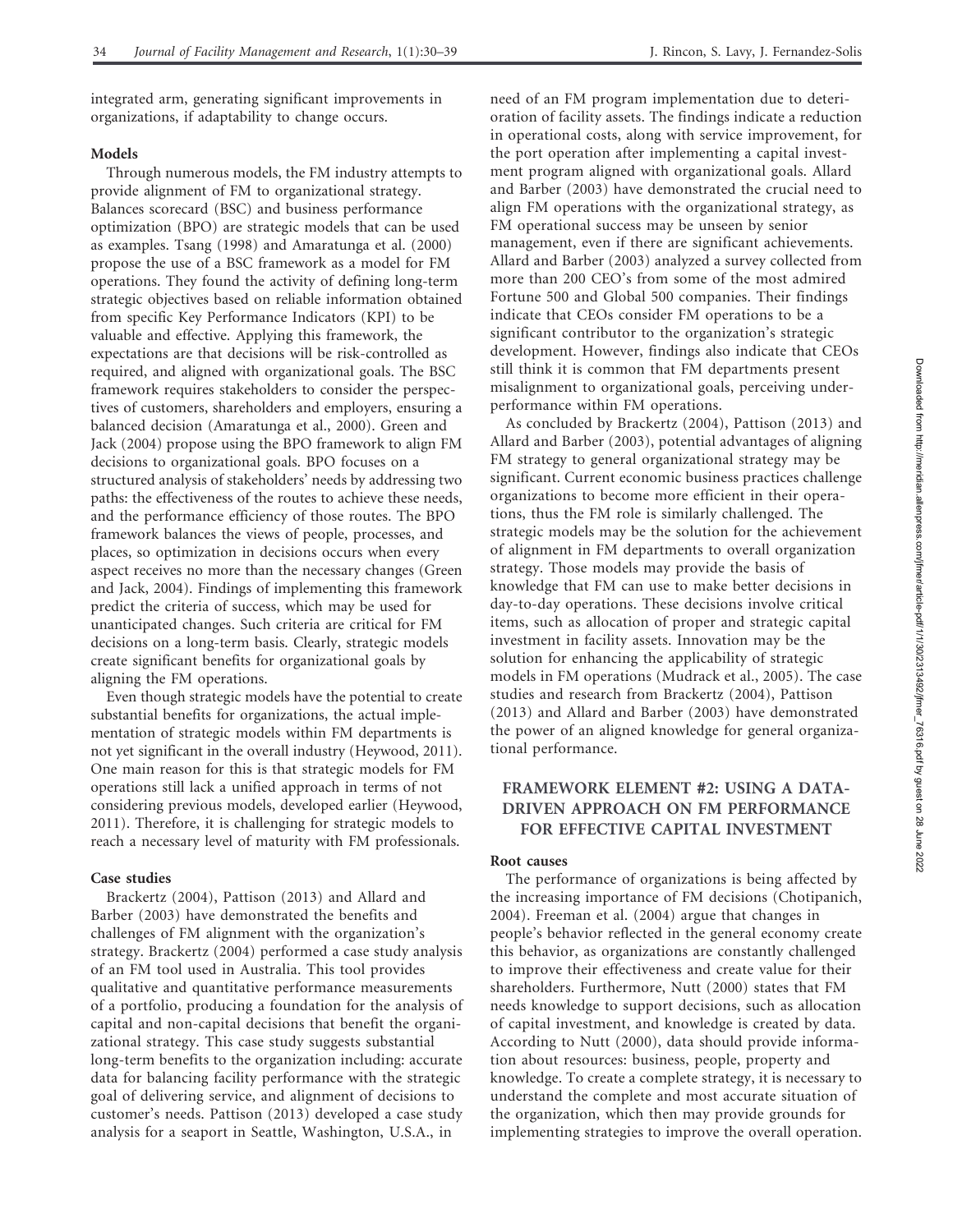On the other hand, even though Nutt (2000) proposes that knowledge is an asset to develop structured decisions, it could also be detrimental if data is inaccurate or inappropriate. As data quality issues are commonly present within the FM industry (Lin et al., 2006), the strategic and data-oriented models may be the solution for pursuing an ideal structure of decision support. Structuring knowledge has the power to support decisions about FM capital investment.

As the market demands higher organizational efficiency, FM should align performance measurements to organizational needs. Historically, according to Tsang et al. (1999), performance measurement practices in FM concentrated on the operation itself, rather than the service needs of the organization. They suggest that the reason for this measurement misalignment is a lack of an assessment about the applicability of measurement models to the specific organizational situation. For instance, an assessment may indicate that in higher education organizations, the operational approach may be similar to the approach taken in commercial organizations, reason enough to focus the performance measurements on money, a key indicator of success in commercial organizations. In addition, Amaratunga and Baldry (2000) indicate that appropriate and specific measurement indicators need to be identified, through the use of an assessment specifically designed for the organization. The assessment may go so far as to indicate the need to use strategic models such as BSC (Amaratunga and Baldry, 2000). Amaratunga and Baldry (2003) add that without reliable performance criteria, there is no reliable value contribution of FM to organizations. Performance measurement is important for quality control of FM operations, as well as for value and risk assessment. Along this line, Lavy et al. (2010) structured a list of KPIs to be used in performance measurement of FM. The KPIs may be used as a starting point for the assessment, which will then point out which indicators create the most value for an organization's overall strategy.

## Models

Strategic models combined with technology may be the tools used to ensure that FM performance measurement creates value for an organization's strategy. Pitt and Tucker (2008) propose the use of a ''benchmarking'' framework to achieve a continuous innovation process that may bring new ideas into practical use. In benchmarking, best practices are the context for developing metrics that compare individual FM departmental situations with those in external FM departments, thus detecting improvement opportunities (Pitt and Tucker, 2008). It is crucial for benchmarking to link the organizational goals in measuring performance. Benchmarking may be used along with another strategic model because service measurement in this model tends to be subjective.

Amaratunga and Baldry (2002) propose the Balanced Score Card (BSC) as another model to enhance FM performance measurement. The major benefit of using the BSC model is the integration of traditional financial measurements with operational, customer service and staff issues, all of which are critical items that permit an appropriate balance for short term and long term objectives on decisions.

Building Information Modeling (BIM) is a new technology for planning and operating facilities. Becerik-Gerber et al. (2011) observe that BIM technologies in practice allow for consistent coordination and computable building information in an electronic format, providing knowledge to support the decision structure of maintenance and operation during the life cycle of buildings. BIM data benefits include: location of building components, access to real-time data, building visualization, space management, facility planning, energy management, and life cycle analysis. BIM provides technical and financial data acquired from buildings, which may cross with organizational software to create valuable knowledge. Kivits and Furneaux (2013) add that even though BIM has initial implementation challenges, when surpassed, it has been demonstrated to be an effective tool that provides reliable data for FM decisions of any kind.

## Case studies

Case studies with strategic models reported by Lin et al. (2006), Amaratunga et al. (2002a), and Brackertz and Kenley (2002) show substantial benefits for organizations, by using appropriate performance measurements for FM decisions. Lin et al. (2007) have noted that data quality issues, such as differences in computing systems, lack of data integrity check, data access difficulty, lack of standards for data acquisition, organizational readiness, and lack of training, are present in most organizations. Even if they have developed a series of policies to address this problem, implementation is still challenging. In fact, solving data quality issues is not achieved in most cases. Amaratunga et al. (2002a) conducted a study aimed to review the application of the BSC strategic model with the approach of improving the data and information held by the National Health Services (NHS) facilities in the United Kingdom. Some benefits identified for the organization included: clear identification of customer/stakeholder needs and critical success factors, improved relationships with customers, customer satisfaction data, and the creation of service level agreements that included monitoring by using KPIs. Brackertz and Kenley (2002) analyzed another case study using BSC, including financial and nonfinancial data indicators. BSC was applied to analyze data coming from the facilities portfolio of a local Australian government authority. Brackertz and Kenley's (2002) findings indicate a consistent development of high-quality data from facilities' performance information. To Tsang et al. (1999), it is evident that strategic models create support for data acquisition, and are relevant for stakeholders when making short and long-term decisions, such as capital investment in facility assets.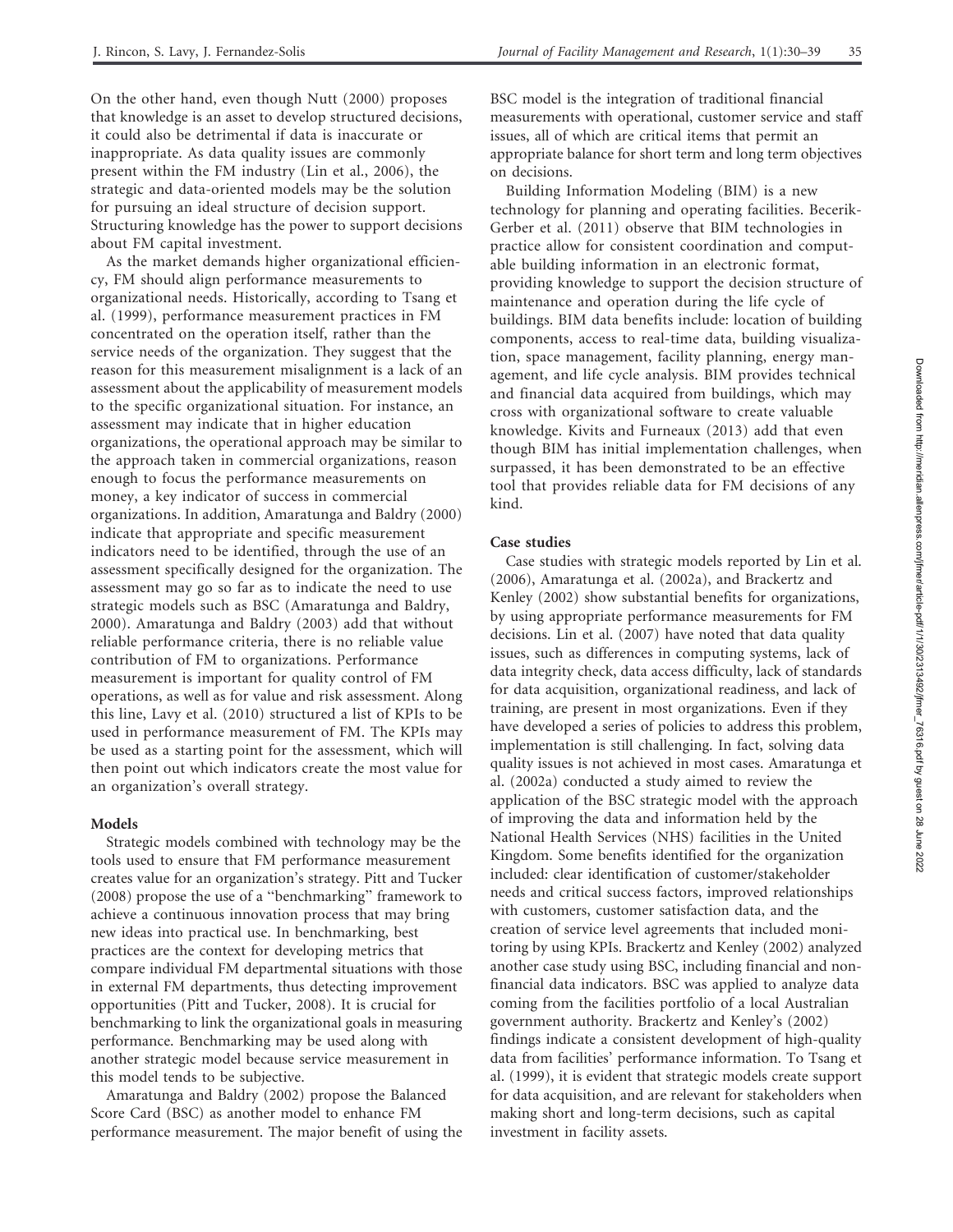The current literature of performance measurement in FM, above mentioned and as stated by Tsang et al. (1999), suggests that there is a need to improve traditional practices. The traditional methodologies allow FM to visualize only what is within its own scope of work, rather than visualize the big picture of organizational strategy (Tsang et al., 1999). Amaratunga and Baldry (2003) and Becerik-Gerber et al. (2011) argue that with the use of strategic models and technology, the data quality of performance measurements can improve. Modern technologies and strategic models combine financial and nonfinancial indicators to evaluate performance and link it to organizational strategy. Case studies by Lin et al. (2006), Amaratunga et al. (2002a), and Brackertz and Kenley (2002) have demonstrated the significant benefits of using such models on FM performance measurement. Nutt (2000) argues that a data-driven approach is necessary for FM to enhance the appropriate knowledge support provided by performance measurements. Zielinski (2015) affirms that assessing capital investments is one of the key decisions that FM must take or support on a daily basis. The entire set of organizational goals may be jeopardized if the data used for risk decisions does not provide the complete context for decision holders.

## FRAMEWORK ELEMENT #3: EFFECTIVE STANDARD PROCESSES FOR BUDGETING AS A SUPPORT FOR FM CREDIBILITY IN ORGANIZATIONS

## Root causes

The role of FM in the built environment is relatively new. Hence, the purpose of FM inside the organizational structure may not be clear or well understood (Kincaid, 1994). FM professionals' clear understanding of organizational goals may provide direction that supports FM decisions and use in the industry (Kincaid, 1994). The better the models, technologies and processes used in FM, the fewer issues may appear in daily operations. The fewer issues in daily operations, the greater the credibility of FM decisions within the organization, thus providing support for attaining financial approval for responsibilities, such as capital investment in assets (Kincaid, 1994). After organizations experience the material benefits of implementing an FM position in the organizational structure, FM professionals become appreciated and are given additional resources and responsibilities, positively affecting the credibility of the FM role (Evans, 1993). As the responsibilities of the FM position increase, the need to perform a wider range of technologies, metrics, and platforms also increases, because the FM professional interacts with a wide range of trades (Evans, 1993). However, Lynch (2002a) has found that this increase of service interaction creates operational disorganization, affecting FM performance credibility. Credibility issues impact budgeting approvals for FM operational expenses and threaten FM capital investments (Lynch, 2002a). Hence, the main problems of budgeting issues for FM departments are related to:

consensus about the FM role, credibility within the organization of FM decisions, and a lack of standard budgeting procedures in FM departments.

One main problem of FM budgeting procedures is related to consensus about the FM role. Evans (1993) states that there is an emerging consensus that the role of FM should be in the core business areas of organizations. The evolution of the FM role has focused on finding efficient ways to develop, maintain and improve physical assets that are needed as support, so the organization can concentrate on its core business. However, as this profession is multidisciplinary, challenges arise in different aspects, so it is quite difficult for FM professionals to master the many emerging trades. Consequently, FM has evolved into a more strategic position. Drion et al. (2012) observe that FM, at the strategic level of organizations, allows the structuring of standard procedures so that operations support the core business strategy rather than non-core issues. However, Shohet and Lavy (2004) point out that the responsibilities of FM vary depend on the type of facility; consequently, operational procedures should be specific to the facility's needs. The main areas for FM duties in the healthcare industry are: maintenance, performance, risk, supply services, and development. Those five core domains are highly interrelated and require technology for effective communication, resulting in efficiency on decisions (Shohet and Lavy, 2004). Every FM department should perform an assessment to define its specific and best standard procedures for implementation. Without standard procedures, the room for error within FM operations might increase. McLaughlin (2003) identifies the most common issues in the FM budgeting process, related mainly to impacts on life cycle costs, optimistic or unrealistic budgets or schedules, and the development of sensitive analysis in pro forma statements. Standard budgeting procedures may support the reduction of common issues. If these are not properly addressed, the approval of project funding might be at risk (Lynch, 2002a).

## Models

Another main problem of the FM budgeting procedures is related to the credibility of FM decisions within the organization. Lynch (2002a) states that credibility is one of the most common problems of FM in organizations, because it could affect all four types of capital expenditures: those required by regulations, assets that have reached the end of useful life, asset growth, and update of obsolete space functionality. The problem of FM credibility is such that is current challenge faced by FM professionals throughout the world, as exemplified by Nizam et al. (2010) in the specific case of Malaysia. This problem may be due to a lack of effective delivery practices within other departments (Omar and Heywood, 2010), and the main factors affecting those practices are related to technical performance and efficient communication in the exchange process. Hence, it is necessary to implement a communication strategy that supports FM communication of FM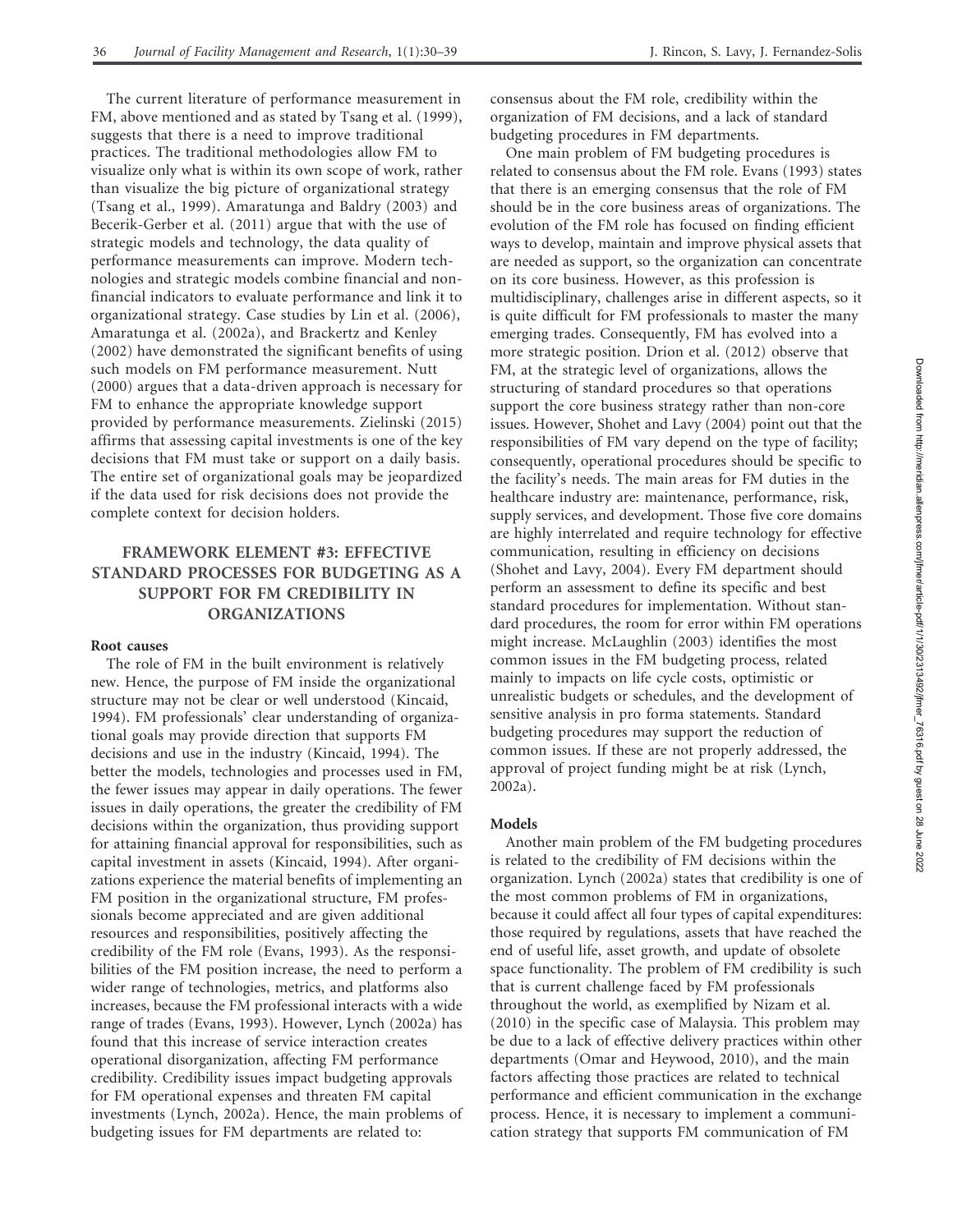within the different areas or departments in an organization, thus creating credibility for the FM department. An example of this strategy is Branding, a framework that aims products and services to a very specific audience (Omar and Heywood, 2010). Omar and Heywood (2010) conclude that the use of Branding in FM operations may educate senior management regarding FM priorities. When Branding is established as part of the standard procedures, budgeting for FM operations may be a smoother process, creating credibility of the FM department. Another strategy is Occupancy Planning, which uses technology to obtain occupancy data to find unused hidden space in the property portfolio (Knapp and Oliver, 2008). Knapp and Oliver (2008) found that by implementing a strategy based on Occupancy Planning, the flow of information is stabilized, as communication is forced between FM and other departments, thus outcomes forecasting is improved. Another credibility improvement strategy for FM operations has been proposed by McLaughlin (2003), who indicates that Business Cases are a method for providing a comprehensive and convincing deliverable for budget credibility. Business Cases should cover a wide range of a decisions maker's concerns, and they must be structurally presented in such a way that understanding of the complete case and alternatives may be correctly evaluated.

## Case studies

Lack of standard procedures is another main issue affecting budgeting in FM operations. Standard procedures should align with organizational goals, so FM gains credibility within organizations. Lynch (2002b) proposes a wide range of tactics to improve the capital budgeting process, a critical item on which FM credibility has a significant impact. If a proper and continuous capital planning system is implemented along with IT support, there are six main tactics that can improve the standard budgeting process in organizations: financial tactics implementation, capital expenditures risk reduction, improvement of asset performance, project delivery process improvement, design and construction of better buildings, and efficient working (Lynch, 2002b). Loosemore and Hsin (2001) propose a Benchmarking framework to be used for performance measurement. This methodology has the characteristic of including business needs, which forces FM to think outside of their comfort zone. Findings indicate a strong need for such an inclusive methodology, so unbiased improvements in standard procedures may be achieved. Shahidehpour and Ferrero (2005) propose the use of a time scale approach to improve the effectiveness of standard operational procedures in FM. The proposal is made by categorizing the items in real-time, short-term, mid-term, and long-term asset management. This approach enhances the planning process within FM standard procedures (Shahidehpour and Ferrero, 2005). Amaratunga, et al. (2002b) propose the applicability of a structured process improvement for construction (SPICE) as a process development technique in the field of FM. This framework is based on the Capability Maturity model which attempts

to measure organizations' performance in relation to other organizations, by basing decisions on levels of maturity. Findings indicate the benefits to FM operation, with some of them being: the creation of a rigorous process structure that enables strong processes focused on FM operations, achievement of consistency and consensus on the way forward, and identification of strengths and weaknesses (Amaratunga et al., 2002b).

FM practices face a serious problem of definition and credibility due to the diverse nature of FM responsibilities in organizations (Kincaid, 1994). If there is no clear role, then there is no clear standardization of procedures to pursue constant improvement. This situation may lead to unexpected issues affecting the credibility of the FM position (Evans, 1993). As seen above, numerous strategies exist to achieve FM credibility within an organization, but most of them concentrate on two main aspects: (1) standardization of procedures, and (2) budgeting based on customer strategy. It is expected that the strategies analyzed above lead FM departments to attain operational efficiency, as well as credibility with senior management, when targeting capital investment approval for FM activities (Omar and Heywood, 2010). It is critical for FM departments to consider adapting their operational goals to the specific goals of the organization, so their decisions may contribute to organizational goals (Krumm et al., 1998). This will be the main path to achieving proper standardization and alignment with organizational goals.

## **CONCLUSION**

As discussed above, the FM industry faces a significant challenge in the current global market regarding improving and standardizing its operational procedures; therefore, FM professionals must work on strategies that improve operations. The analysis carried out in this study indicates that a comprehensive strategic approach focused on three elements (strategy, knowledge, and standardization) may actually improve FM performance when targeting capital investment (Figure 1). This approach can be applied to any procedure within FM operations.

The literature suggests that alignment of FM operations and objectives to the general organizational strategy can actually generate improvements in organizational goals. The FM alignment approach is critical for organizations because FM departments tend to increase collaboration with other departments so the flow of decisions is more consistent (Figure 2). Another reason is that FM objectives will match and support organizational objectives, at the short-, mid- and long-terms. Every aspect of FM operations should be linked to the overall organizational strategy. This approach of FM alignment has become more common within the last few decades, as the FM role has gradually adopted new market behavior. Strategic models such as BSC or BPO support this element of the framework (Table 1).

The data-driven approach marks a breakeven point in the evolution of FM operations. The reason for this is a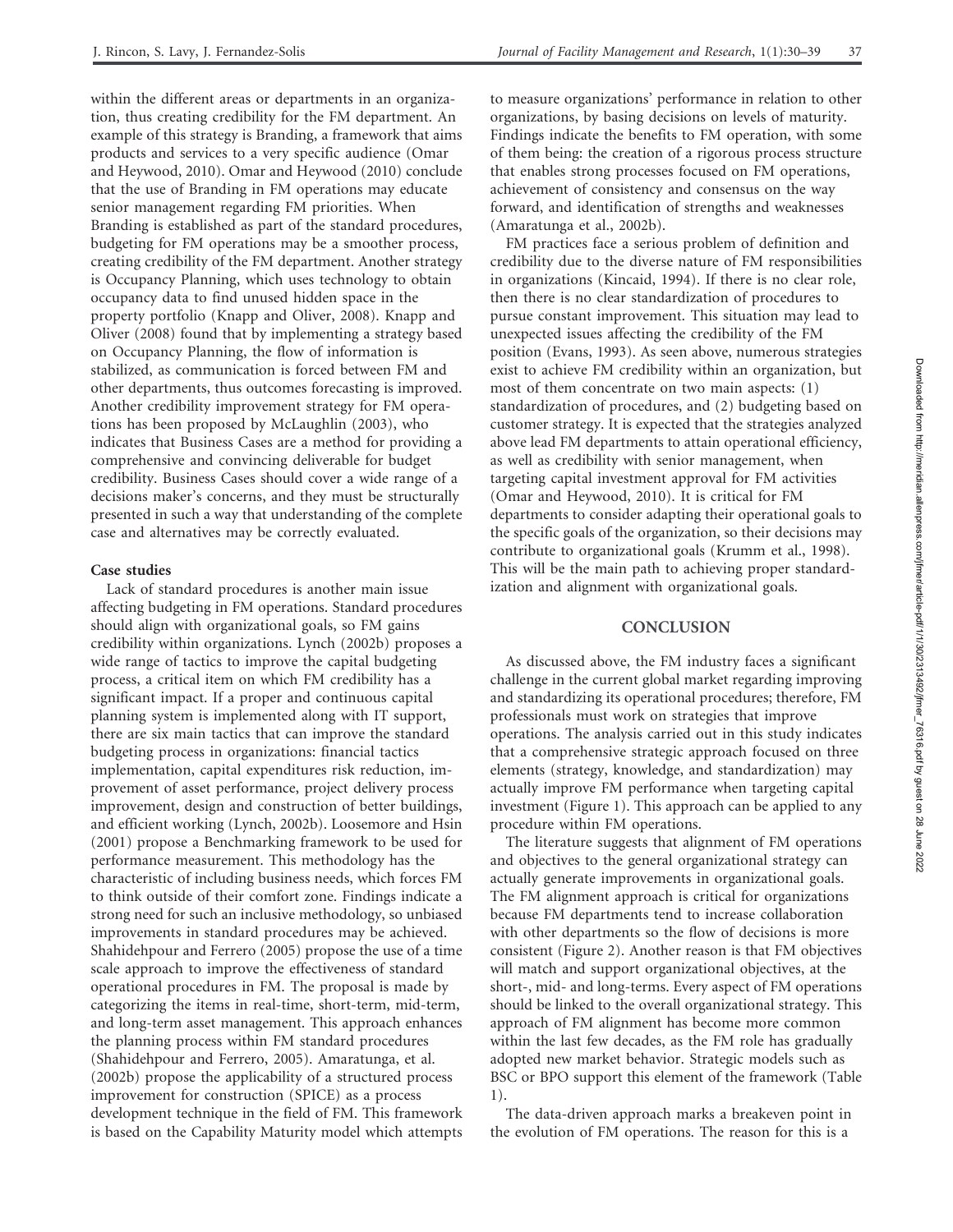shift in the type of typical operation held in FM. The literature indicates that in the past, FM operated as a reactive unit, solving issues and investing little effort and time in planning. However, when the general economy changes, organizations tend to be more competitive and create a wider planning phase to improve efficiency. In this shift, a critical requirement for improving FM operations is the accessibility of reliable data for generating knowledge to support stakeholders' decisions. Strategic models, such as BSC and Benchmarking, along with the use of technology such as BIM, support this element of the framework (Table 1).

Literature indicates that the budgeting processes of FM departments usually lack credibility within organizations. This may not be a problem of the budgeting process itself, but a problem caused by a lack of standardized procedures due to the wide range of FM role definitions in organizations. This situation leaves room for error, creating constant issues within organizations. The literature suggests that standardization of processes has demonstrated significant benefits, which results in increased credibility of FM departments. Credibility in FM decisions is critical, because they support the work performed in other departments within the organization. Strategic models such as Branding, Occupancy Planning, Business Cases, Benchmarking, Time Scale, and SPICE, support this element of the framework (Table 1).

The proposed framework, which is the main objective of this paper, offers a mix of the three strategies stated above by balancing the benefits and challenges of each standalone strategy (Figure 1). Evidence in the literature is consistent on the benefits that each strategy creates for FM operations. Decisions are supported to reduce risk on short-, mid- and long-term objectives. The creation of structured procedures to acquire valuable data for FM performance supports stakeholders' decisions on capital investment. By using standardized procedures for budgeting, credibility of the FM department is increased, a critical aspect for obtaining approval of capital investment. With credibility in place, senior management is much more educated about FM priorities, and how FM decisions should be aligned with organizational priorities. In sum, this framework addresses the three most desired visions for the FM profession: understand the client, capitalize valuable knowledge, and secure funding.

For future research, this framework comprising the three mentioned strategies is proposed to be applied in specific case studies. An assessment of the organization should be performed to define which of the proposed specific strategic models (Table 1) for each framework element best suit the organizational goals by considering each of the three strategies analyzed here. It is critical that the mix of chosen strategic models or technologies addresses the objectives of the three framework approaches (Figure 1). Measurement over time should be performed to analyze the effects of this framework on FM operations and overall organizational goals.

## REFERENCES

- Acoba, F.J. and Foster, S.P. (2003), ''Aligning corporate real estate with evolving corporate missions: Process-based management models'', Journal of Corporate Real Estate, Vol. 5 No. 2, pp. 143 – 164.
- Allard, L.E. and Barber, C. (2003), ''Challenges and opportunities in aligning real estate and the workplace with business strategy: A survey of leading CEOs'', Journal of Corporate Real Estate, Vol. 5 No. 3, pp. 213 – 220.
- Amaratunga, D. and Baldry, D. (2000), ''Assessment of facilities management performance in higher education properties'', Facilities, Vol. 18 No. 7/8, pp. 293 – 301.
- Amaratunga, D. and Baldry, D. (2003), ''A conceptual framework to measure facilities management performance'', Property Management, Vol. 21 No. 2, pp. 171 – 189.
- Amaratunga, D., Baldry, D. and Marjan Sarshar. (2000), ''Assessment of facilities management performance – what next?'', Facilities, Vol. 18 No. 1/2, pp. 66 – 75.
- Amaratunga, D., Haigh, R., Sarshar, M. and Baldry, D. (2002a), ''Application of the balanced score-card concept to develop a conceptual framework to measure facilities management performance within NHS facilities'', International Journal of Health Care Quality Assurance, Vol. 15 No. 4, pp. 141 – 151.
- Amaratunga, D., Sarshar, M. and Baldry, D. (2002b), ''Process improvement in facilities management: the SPICE approach'', Business Process Management Journal, Vol. 8 No. 4, pp. 318 – 337.
- Amaratunga, R.D.G. and Baldry, D. (2002), ''Performance measurement in facilities management organisations: transition from measurement to management'', Proceedings of the CIB W070 2002 Global Symposium, pp. 206–223.
- Anderson, S. and Patil, S. (2003), ''Improving Organizational Effectiveness of Asset Life Cycle Management'', Construction Research Congress, American Society of Civil Engineers, pp. 1– 9.
- Appuhami, B.A.R. (2008), ''The impact of firms' capital expenditure on working capital management: An empirical study across industries in Thailand'', International Management Review, American Scholars Press, Inc., Vol. 4 No. 1, p. 8.
- Becerik-Gerber, B., Jazizadeh, F., Li, N. and Calis, G. (2011), ''Application Areas and Data Requirements for BIM-Enabled Facilities Management'', Journal of Construction Engineering and Management, American Society of Civil Engineers, Vol. 138 No. 3, pp. 431 – 442.
- Brackertz, N. (2004), "A framework for the strategic management of facilities, balancing physical and financial considerations with service, customer, utilisation and environmental requirements'', Proceedings of the 10th Annual Pacific Rim Real Estate Society Conference, Bangkok, Thailand, pp. 1–15.
- Brackertz, N. and Kenley, R. (2002), ''A service delivery approach to measuring facility performance in local government'', Facilities, Vol. 20 No. 3/4, pp. 127 – 135.
- Chotipanich, S. (2004), ''Positioning facility management'', Facilities, Vol. 22 No. 13/14, pp. 364 – 372.
- Drion, B., Melissen, F. and Wood, R. (2012), ''Facilities management: lost, or regained?'', Facilities, Vol. 30 No. 5/6, pp. 254 – 261.
- Evans, K. (1993), ''Measuring: The Route to Credibility'', Facilities, Vol. 11 No. 3, pp. 13 – 17.
- Freeman, R.E., Wicks, A.C. and Parmar, B. (2004), ''Stakeholder Theory and 'The Corporate Objective Revisited''', Organization Science, INFORMS, Vol. 15 No. 3, pp. 364 – 369.